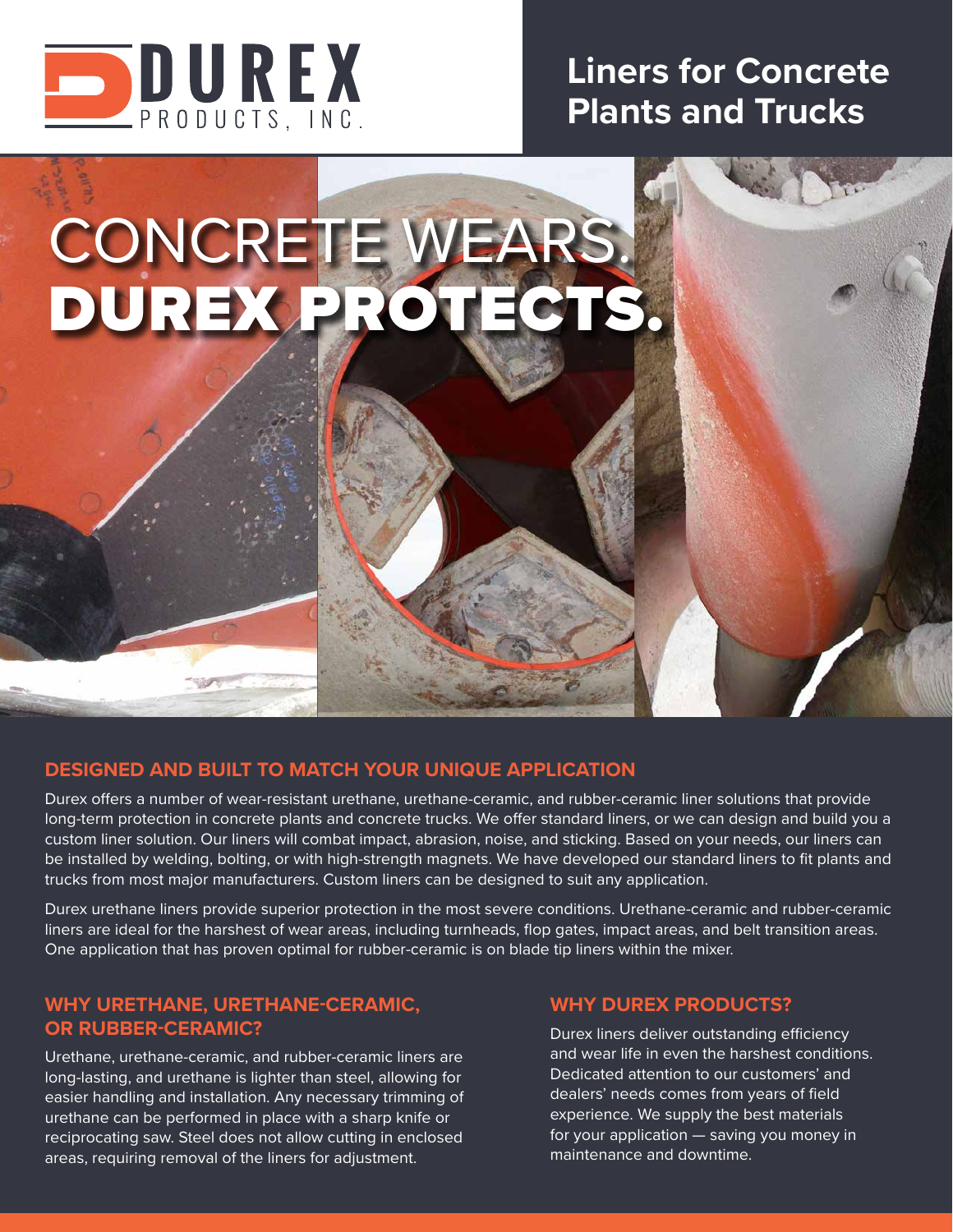# COST-EFFECTIVE, WEAR-RESISTANT LINERS FOR CONCRETE APPLICATIONS

a

# **FOR PLANTS**

Liners and wear parts are designed to fit common wear areas in most plant brands — including central mix drum liners and blade liners, turnhead liners, cement pipe liners, hopper and bin liners, scale liners, and dump chute liners.

# **FOR TRUCKS**

For concrete trucks, we offer charge hopper liners designed to fit most makes and models. We also build urethane discharge bibs and drum wipers that greatly

outperform the typical rubber products used in the industry today.

Drum Wiper

Charge Hopper Liner

Truck Discharge Skirting

**ROTARY DISTRIBUTOR (TURNHEAD)**

12 yd. Mixer

Nose Cone Concrete Liner

**DUMP CONE**

**CENTRAL MIX DRUM**

**BLADES**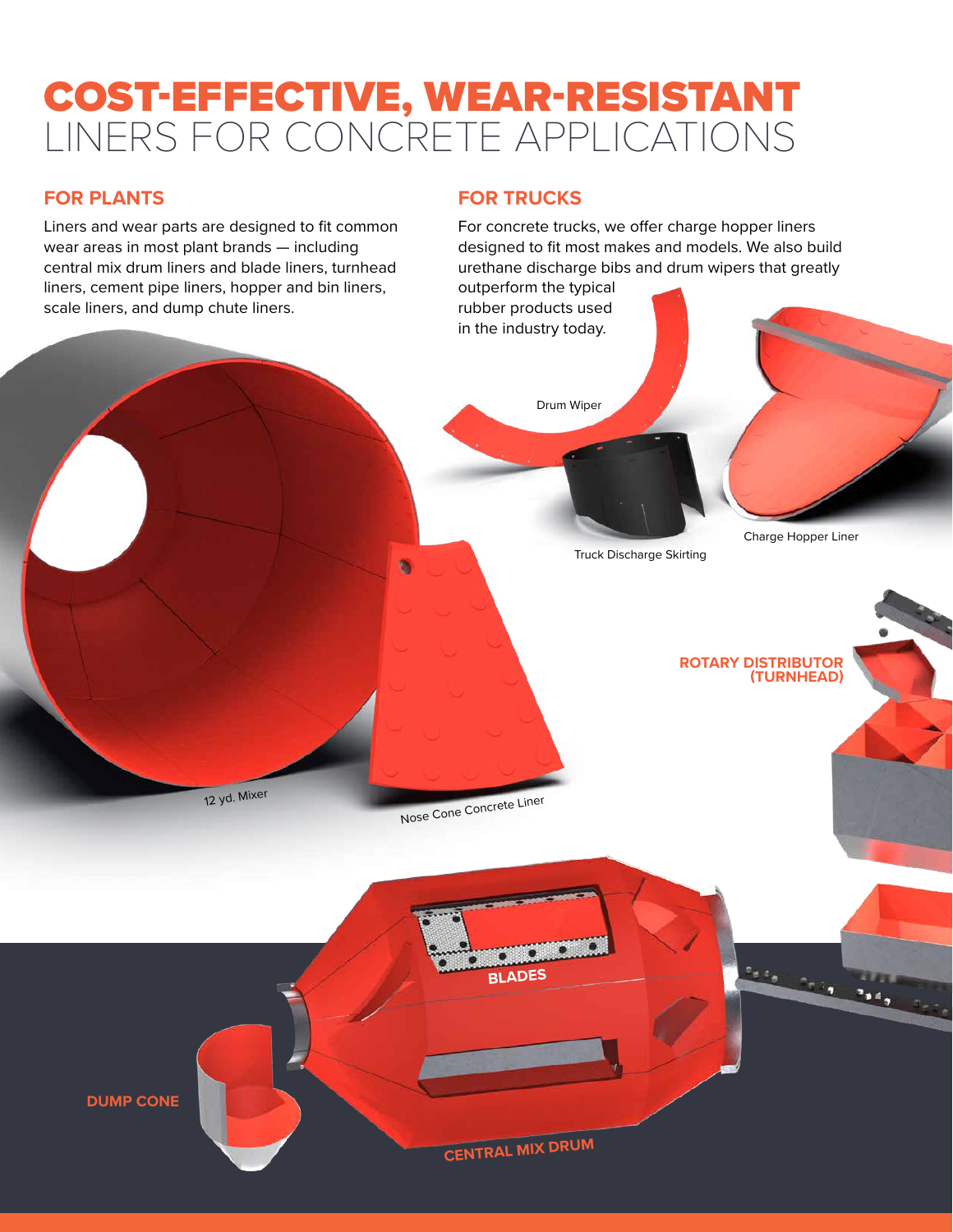#### **CONCRETE BATCH PLANT LINERS**

#### **Our made-to-order liner material is available as:**

- No backing for bolting into place
- Plug-weld system
- Expanded metal
- Magnetic wear liners

#### **Plain Urethane and Plug-Weldable Urethane Sheets**

- Common urethane sheets in plain and weldable sizes:
	- 4-ft x 8-ft
	- $4$ -ft  $\times$  10-ft
	- 5-ft x 10-ft

Rubber-Ceramic Turnhead Liner



**LOADING HOPPER**

**WEIGH BATCHER**

**CLAM SHELL GATE**

See<sub>m</sub>